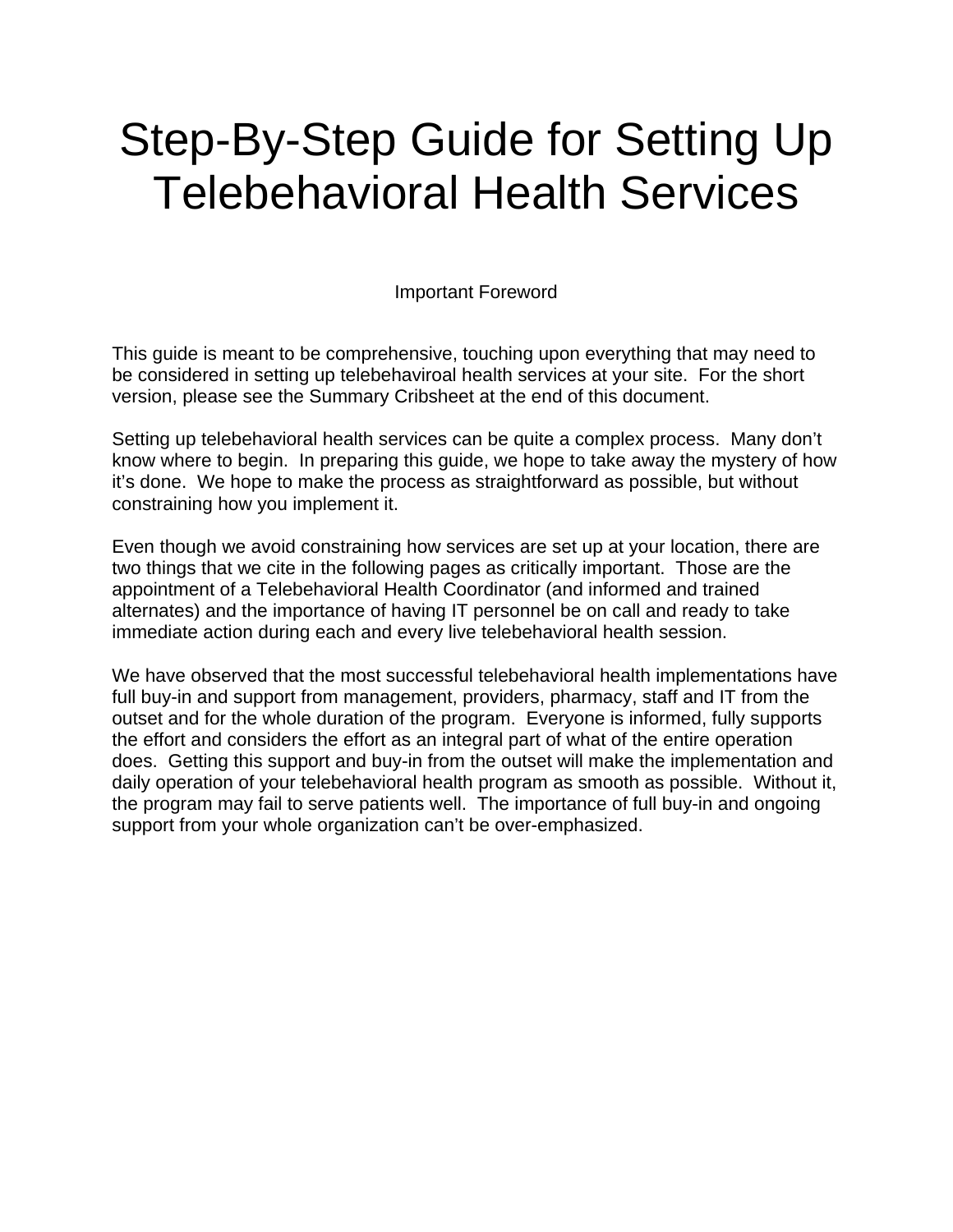# **Contents**

- What is the Telebehavioral Health Center of Excellence (TBHCE)?
- Contracting for services:
	- o What type of contract or agreement?
		- **IHS Area Wide agreement**
		- **Individual Contract**
	- o Quarterly Invoicing
		- **Preliminary Spreadsheet**
		- **Invoice**
		- Billing rule and exceptions
- Step 1: Identify your location's needs
	- o Psychiatry
	- o Psychology
	- o Blocks of time
	- o Frequency
- Step 2: Select a space for patient sessions
- Step 3: Select a Tele-behavioral Health Coordinator for your site
	- o **(plays critically important role)**
- Step 4: Assess your technology capacity:
	- o Network assessment
	- o Video equipment,
	- o IT Staff **(plays critically important role)**
- Step 5: Setting up the provider:
	- o Human Resources
	- o Credentialing & Privileging
	- o Electronic Health Record
- Step 6: Pharmacy considerations
	- o Prescribing
	- o Pharmacy contact
	- o Formulary
- Step 7: Adjust Emergency Procedures
- Step 8: Action!
	- o Meet-and-greet
	- o Testing
	- o Launch day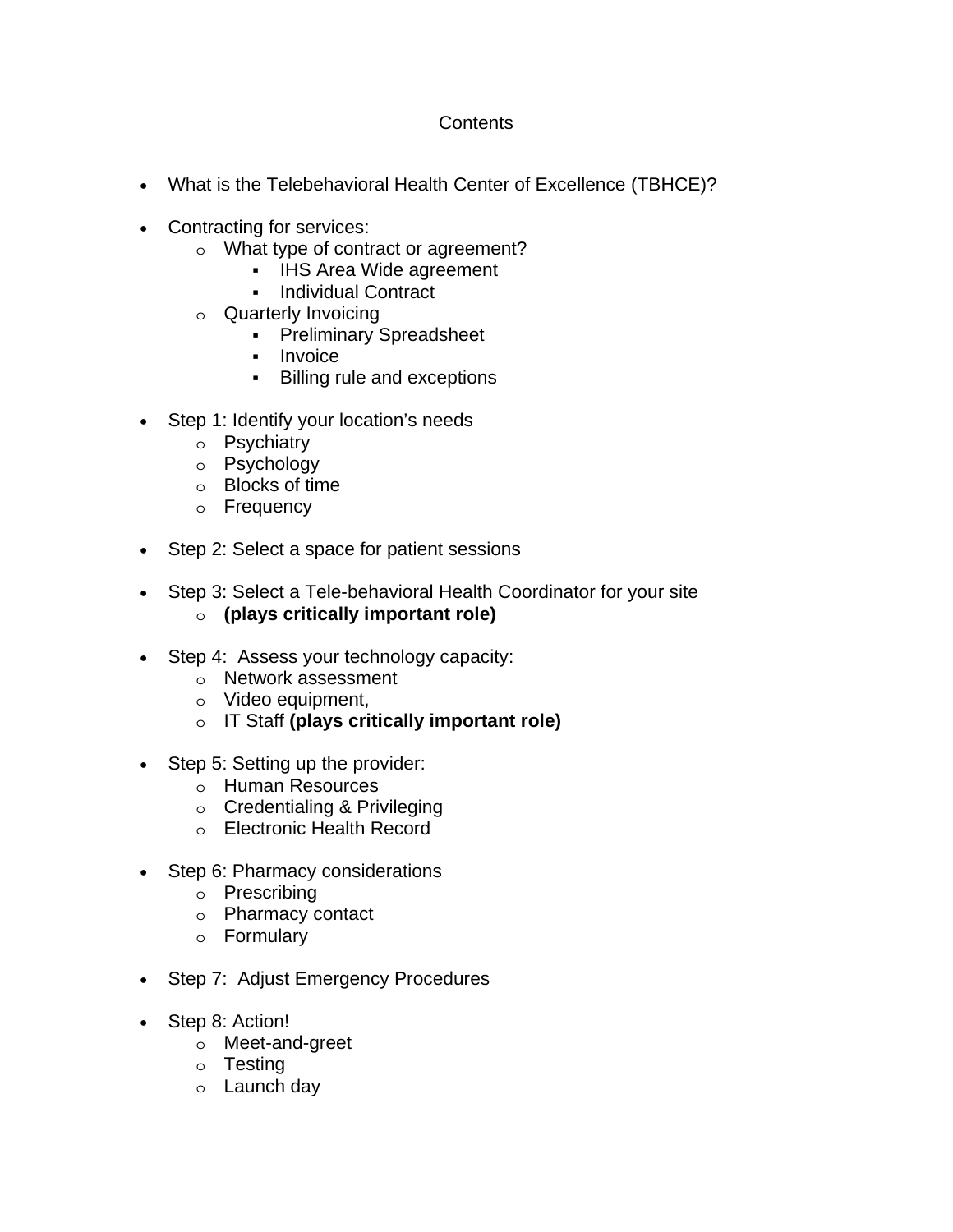## **What is the Telebehavioral Center of Excellence (TBHCE)?**

The IHS Telebehavioral Health Center of Excellence (TBHCE) is comprised of a small team of IHS Headquarters and Albuquerque IHS Area personnel who work provide behavioral health services to tribal, urban or IHS programs in the contiguous 48 states and Alaska. We currently serve 24 telebehavioral health delivery sites.

Our main focus is to deliver Psychiatric (prescribing) and Psychological (therapy) services to underserved members of Native American and Alaska Native communities. Though we have one delivery site in downtown Manhattan, New York, most of our delivery sites are in very remote rural settings. Our strategic partnerships allow us to provide extremely high quality specialty care right in the local community to patients and clients who would otherwise have to travel many hours by car or even fly and stay overnight far away to get such care. The documented cost savings and time savings are enormous. What is much harder to measure and document is the the saving of life and the preservation or restoration of quality of life to individuals and families in the community. To help positively impact the lives of those we serve is our point of pride and the reason why we truly love our job.

We conduct these telehealth services by way of video conferencing technology paired with other important technologies that allow the provider to do things such as chart in the patient record as if the provider was on site. While these technologies are complex and require a little learning, we continually work to make the process of establishing and running telebehavioral health as easy as possible for the delivery site where patients are located.

We're honored to discuss with you the possibilities of establishing tele-behavioral health at our location. We hope this guide will help help you become familiar with the process of establishing telebehavioral health services at your location.

Any and all questions are welcome, so contact us at any time. Your main contact will be Daniel Cook the Coordinator for THBCE (daniel.cook@ihs.gov).

We're glad to be at your service.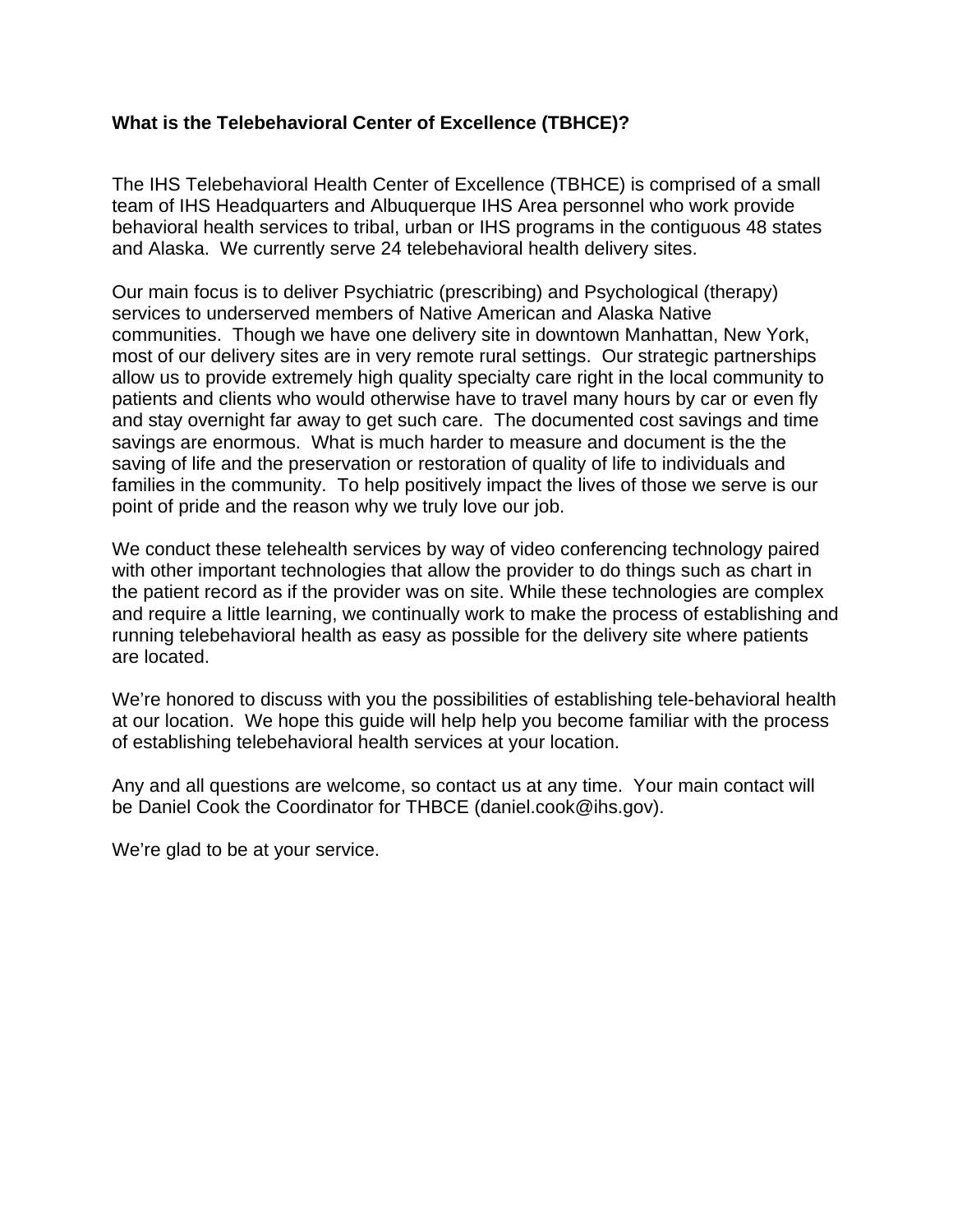## **Contracting for services:**

## **What type of Contract or Agreement?**

Inter-area Agreement:

If you are part of the Indian Health Service system, we have inter-area agreements for telebehavioral health with 9 of 12 IHS Areas or regions. These inter-area agreements have already authorized and active. The agreements govern tele-behavioral health activity, and this guide reflects the provisions of both these inter-area agreements and individual agreement which tribal and urban programs may use to contract with us.

Tribal entities often wish to chose the buyback route with IHS by way of Public Law 93-638, otherwise known as 638 or self-governance options. If the corresponding IHS Area Office is one of the nine who currently have an interarea agreement with the TBHCE, then we may not have to sign an independent contract. It may be that we could use the existing inter-area agreement with the contracting IHS Area Office.

Individual contract:

If you are not part of the IHS system or a perhaps in one of the 3 areas not yet covered by the inter-area agreements with the Telebehavioral Health Center of Excellence (TBHCE), an individual contract will likely suit your needs. Our tribal, urban and independent programs serving Native Americans and Alaska Natives often use the individual agreements. A sample, fillable contract can be sent upon request.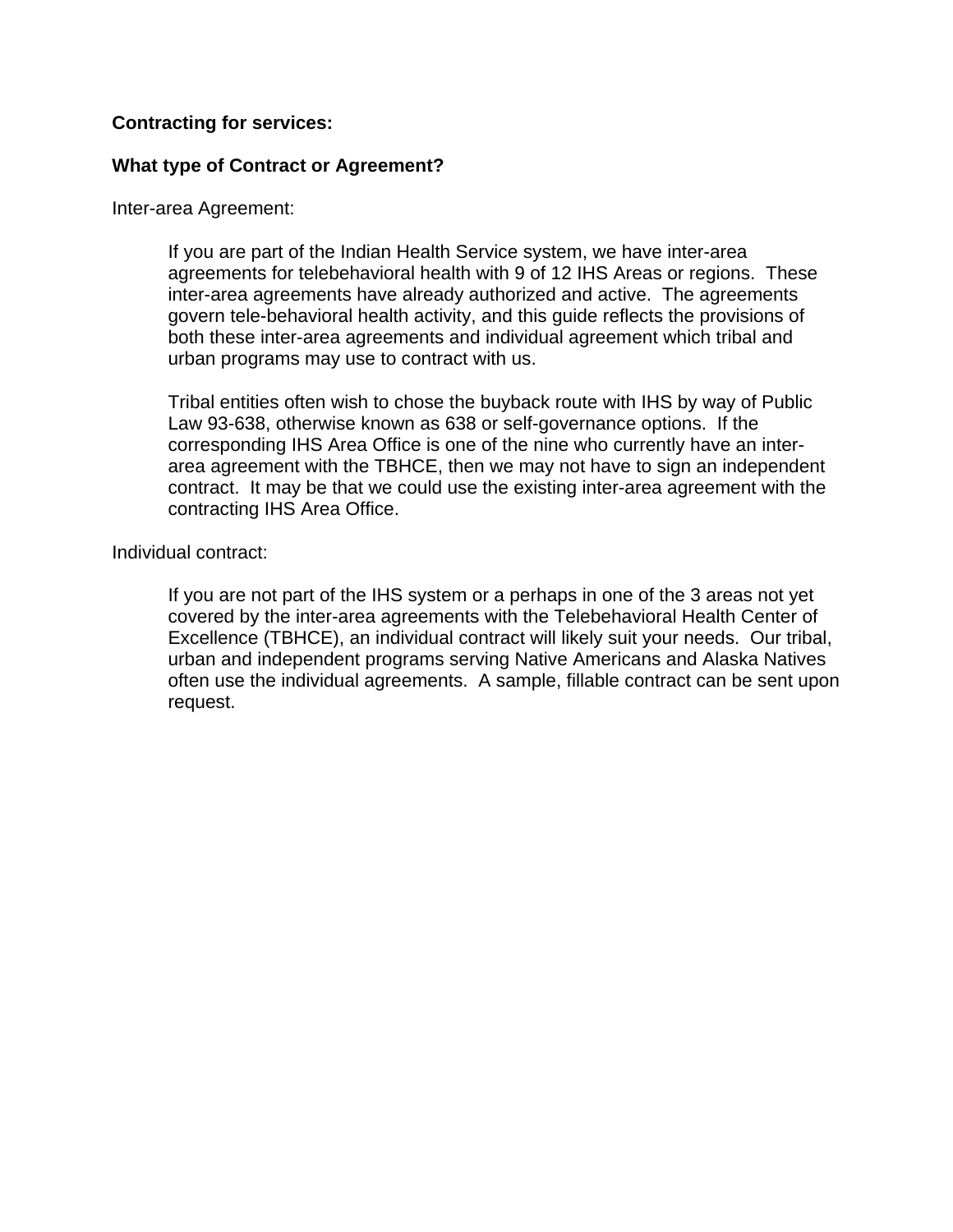# **Quarterly Invoicing**

Time is purchased in regularly scheduled 4 hour blocks. TBHCE must invoice for that time regardless of no shows, patient cancellations or gaps in the patient schedule. Why? The provider will be on, ready and waiting at the provider's end. The provider has carved out the entire block of time to serve the site. Thus, we must bill for the provider's entire session. The responsibility of the site receiving services is to make patient appointments and maintain the schedule.

Exceptions to the billing rule:

- •Launch day,
- •Tech, power or utility outages,
- •Holiday closures, but not early release
- •Emergencies,
- Inclement weather closings
- •Evacuations, etc.
- •**If you need to cancel a clinic date for your location, we will not charge if given at least 24 hours notice to TBHCE and the provider.**

About 3 weeks after the end of each quarter year, the TBHCE Coordinator will send a spreadsheet for your staff to examine. This is not the actual invoice, but is a sheet outlining dates of service for your staff to examine for accuracy.

Each site receiving services is free to bill their state's Center for Medicare and Medicaid services (CMS) for reimbursement for services rendered, if applicable. The provider will document in keeping with standard telehealth billing practices, which often qualify for CMS reimbursement. TeleHealth services are reimbursable many U.S. States. Reimbursement for services provided via telehealth varies widely by State. The TBHCE can provide some assistance in this area, but engaging your local Billing Department will be the most productive. If you intend to seek reimbursement for these services, start gathering information early (i.e., before services start).

It is important to note that these invoices do not require purchase orders. Inter-area agreements require funds transfers and those on direct contract pay the invoice directly out of budgeted funds. Much confusion usually ensues when the first quarterly invoice arrives. It is good for the person in charge of paying the quarterly telebehavioral health invoices to attend the meet-and-greet mentioned in step 8.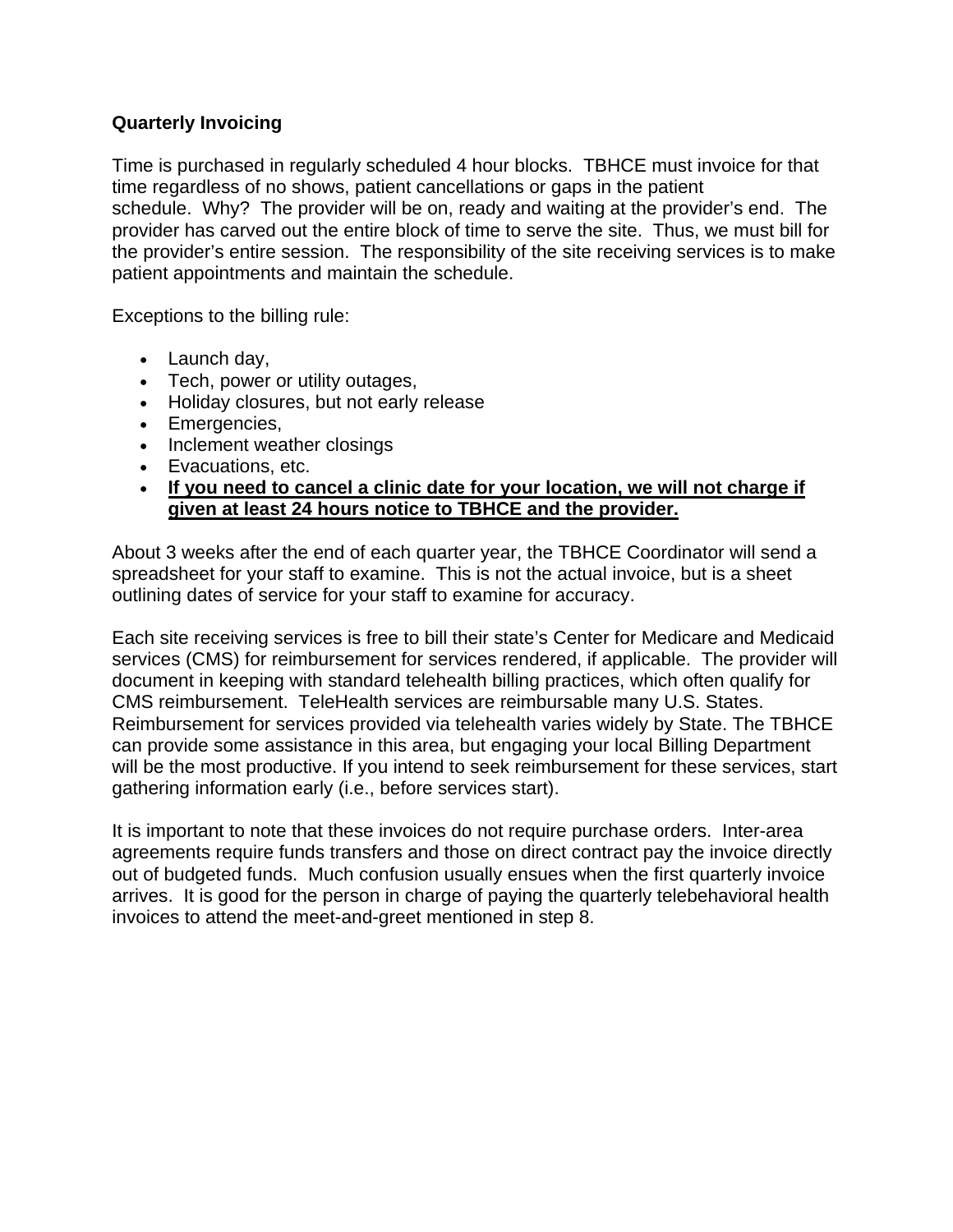## **Step 1: Identify your location's tele-behavioral health needs**:

Here's a primer to help identify your needs:

## Psychiatry:

If the population to be served primarily needs a prescriber who is well versed in medications for mental health, then a Psychiatrist may serve these needs best.

- •**Adult Psychiatry**: Mid to late teens and older. Some Adult Psychiatrists work with patients 12 or older
- •**Addictions Psychiatry**: A few of our Adult Psychiatrists are also highly regarded addictions specialists.
- •**Child Psychiatry**: Usually from 5 to 12 years old
- $\bullet$ •**Developmental Disorders and Traumatic Brain Injury**: not otherwise handled by the Adult and Child Psychiatrists and can include Autism Spectrum Disorder, Traumatic Brain Injury, Stroke, Developmental Delays, etc.

### Psychology/Counseling/Therapy:

If the population to be served primarily needs to do in-depth work with a counselor on their issues, then a Psychologist or master's level Counselor may serve these needs best:

- Adult
- •Child
- •Addictions
- •Family Therapy

### Frequency:

Your site will purchase regularly scheduled 4 hour blocks of time (sometimes 3 hours due to time zone differences). The blocks are either morning or afternoon. Then you will select the frequency that best fits your needs:

- 1 x per week
- •2 x per month
- •1 x per month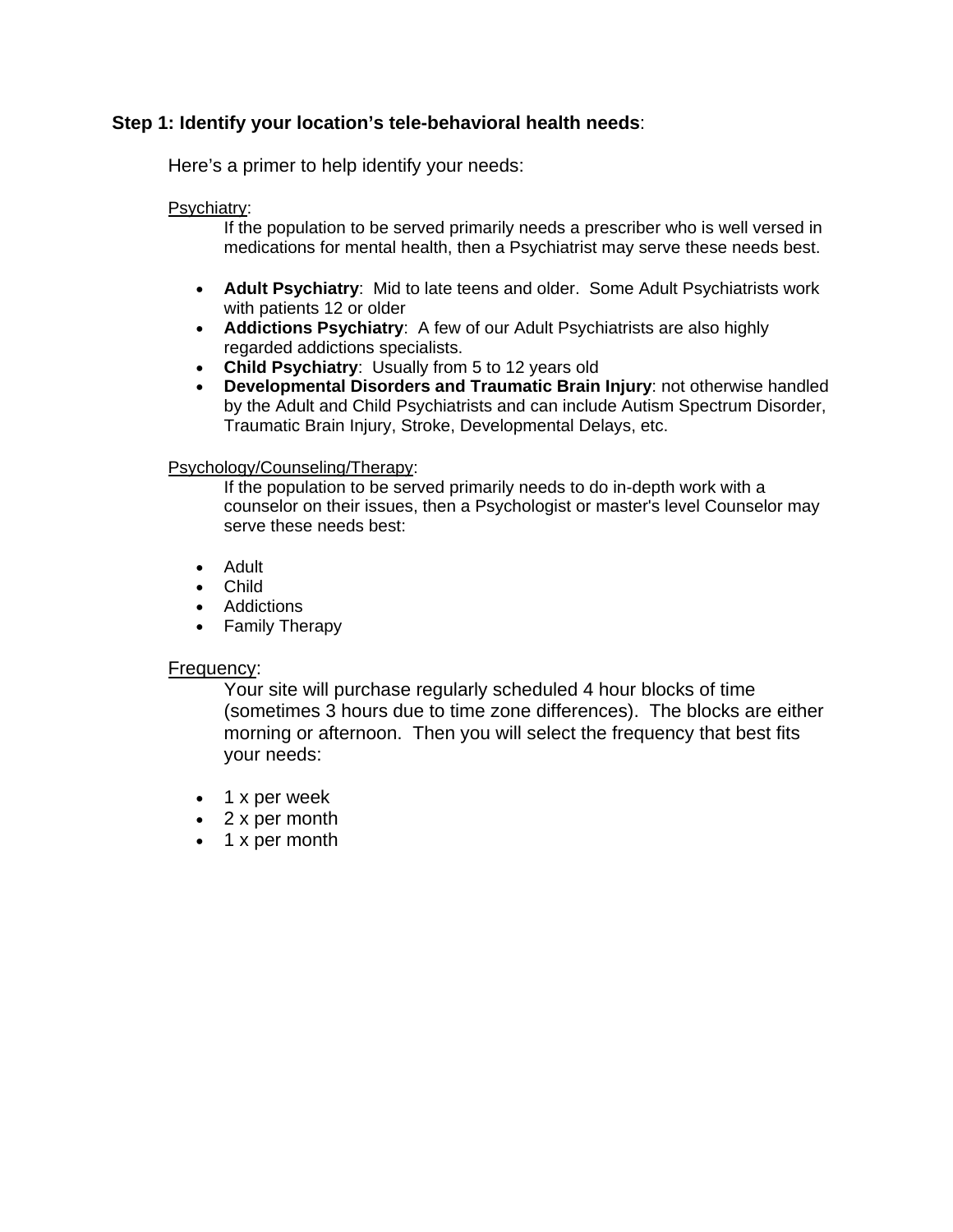# **Step 2: Select a space for patient sessions, the consultation room**:

Choose a place to conduct your patient/client sessions. It should be a room with adequate security, privacy, heating and cooling, ventilation, electricity and computer network connection. Assuring these elements helps meet HIPAA standards and protects patient safety. Here's a decision checklist to help.

- Is there a room at the facility where patients will be seen?
- •Does the room have space for comfortable chairs and a video unit or computer cart that sits 5 to 6 feet away in front of where the patient will be seated?
- •Can the door be locked?
	- •Is the ability to lock the room a good thing or do you foresee a situation where the patient could lock him or herself in?
	- Is there a key to the room which you can keep handy?
- Have you conducted a mock test with a person speaking with elevated volume in the room while someone listens from all angles outside to make sure privacy will be protected? Providers and patients using televideo equipment often speak louder than normal. Sound often travels around and under doors. Sound may carry through heating and cooling vents.
- Is it possible for others to overhear the patient/client's session?
	- $\bullet$ If so, can measures be taken to quard the privacy of the client/patient during the session? Sometimes a white noise generator is adequate to help mask the sounds of the session.
- •Is there adequate heating and cooling to support the anticipated number of patients?
- Is there adequate ventilation or fresh air supplied to the room?
- Is the room shared by any other person, office or equipment?
	- If so, can the person be relocated during the session?
		- •If so, can the equipment be relocated during the session?
		- •If so, can the office/program be put on hold for the duration of the session?
- If there's a telephone in the office that is likely to receive calls, can the phone be silenced (but not disconnected in case of an emergency) during a counseling session?
- •If you have not already put in the video equipment, are there any spare electrical outlets in the room?
	- •If so, is the electric connection stable, meaning do lights sometimes dim; do circuit breakers/fuses often need reset/replaced or have computers experienced equipment failures (as can happen with power surges)?
		- •If so, is there a way to ensure stable electrical power supply: electrical technician, power company tech, name brand surge protector and/or computer battery backup unit? If possible, we suggest a dedicated electrical circuit for the video equipment coupled with a battery backup for the system.
- Is there a live, hard-wired computer connection in the room?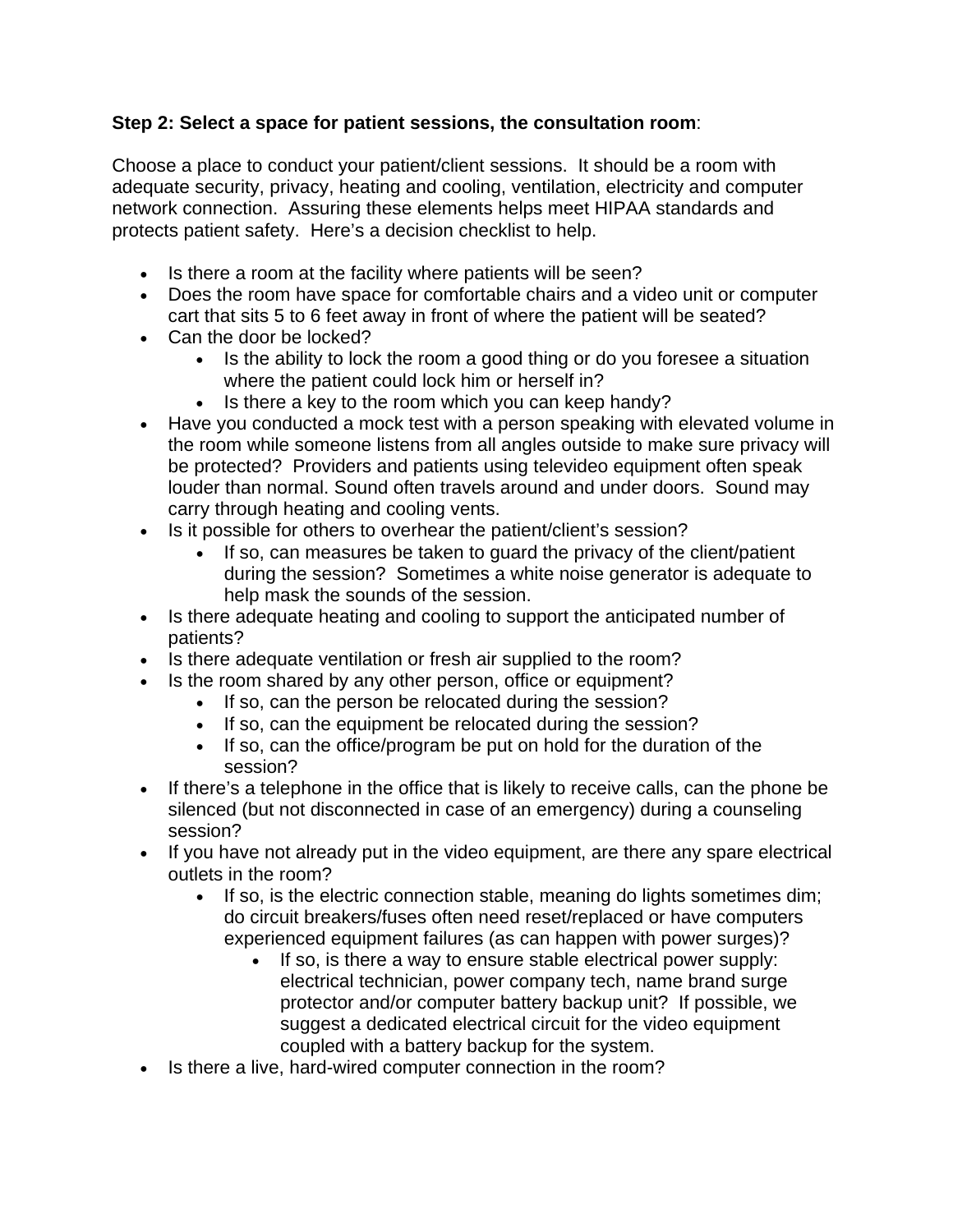• If there's not a live, hard-wired computer connection in the room, is there a way to get one? You might have to ask your Information Technology department to make sure one is installed.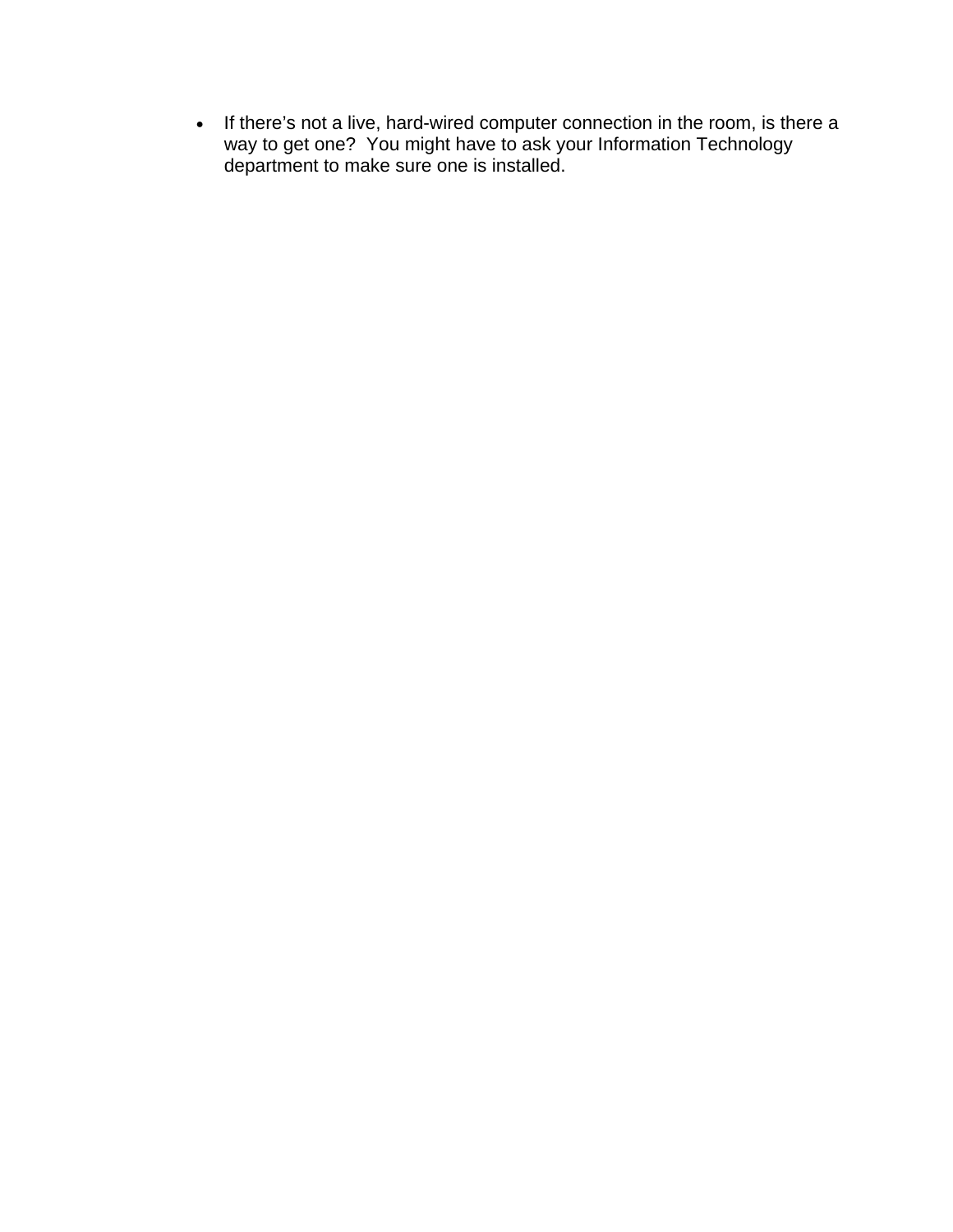## **Step 3: Select a Telebehavioral Health Coordinator for your location**:

Absolutely key to a successful telehealth program is to have a designated person to serve as the Tele-behavioral Health Coordinator. This is the person responsible for the telehealth program where the patient is located. The coordinator does not have to be a medical provider or a new hire. This can be a staff person or several staff people sharing the responsibilities of the position. Though it does not have to be a full-time position. Because of lunch breaks, sick leave, annual leave, work schedule, having multiple job duties and other considerations, it is desirable to designate co-coordinators or at least informed backup personnel. Without the cooperation and coordination of several staff members and departments, the program will not be able to meet the needs of the patients and the facility. It is good to fully secure a plan and full commitment from staff before beginning the effort.

Some of these duties may be delegated to others. The TeleHealth Coordinator does not have to be mental health provider.

Co-coordinators or backup individuals must be very familiar the patient process flow for tele-behavioral health, how to operate the technology and how to adequately interface with the provider. We recommend that backup individuals are designated long beforehand and shadow the main coordinator for at least one full session. It is very important that If a co-coordinator or backup person will be substituting for the main Tele-behavioral Health Coordinator, the provider and TBHCE should be informed ahead of time so they know who to contact should any needs arise. The provider and TBHCE will need the backup person's phone number e-mail address and other pertinent contact information ahead of time. We recommend at least 24 hours.

Duties are:

- •Act as the point person and primary contact for the site's tele-behavioral health program.
- •Act as the central hub for communication
	- $\circ$  From and to the provider
	- $\circ$  From and to patients
	- $\circ$  From and to staff
	- $\circ$  From and to the TBHCE
- $\bullet$ Schedule patients or maintain the patient schedule if several people are adding patients to the schedule.
- •Provide education to the patient regarding telehealth and obtain patient consent (if applicable) to be treated via televideo.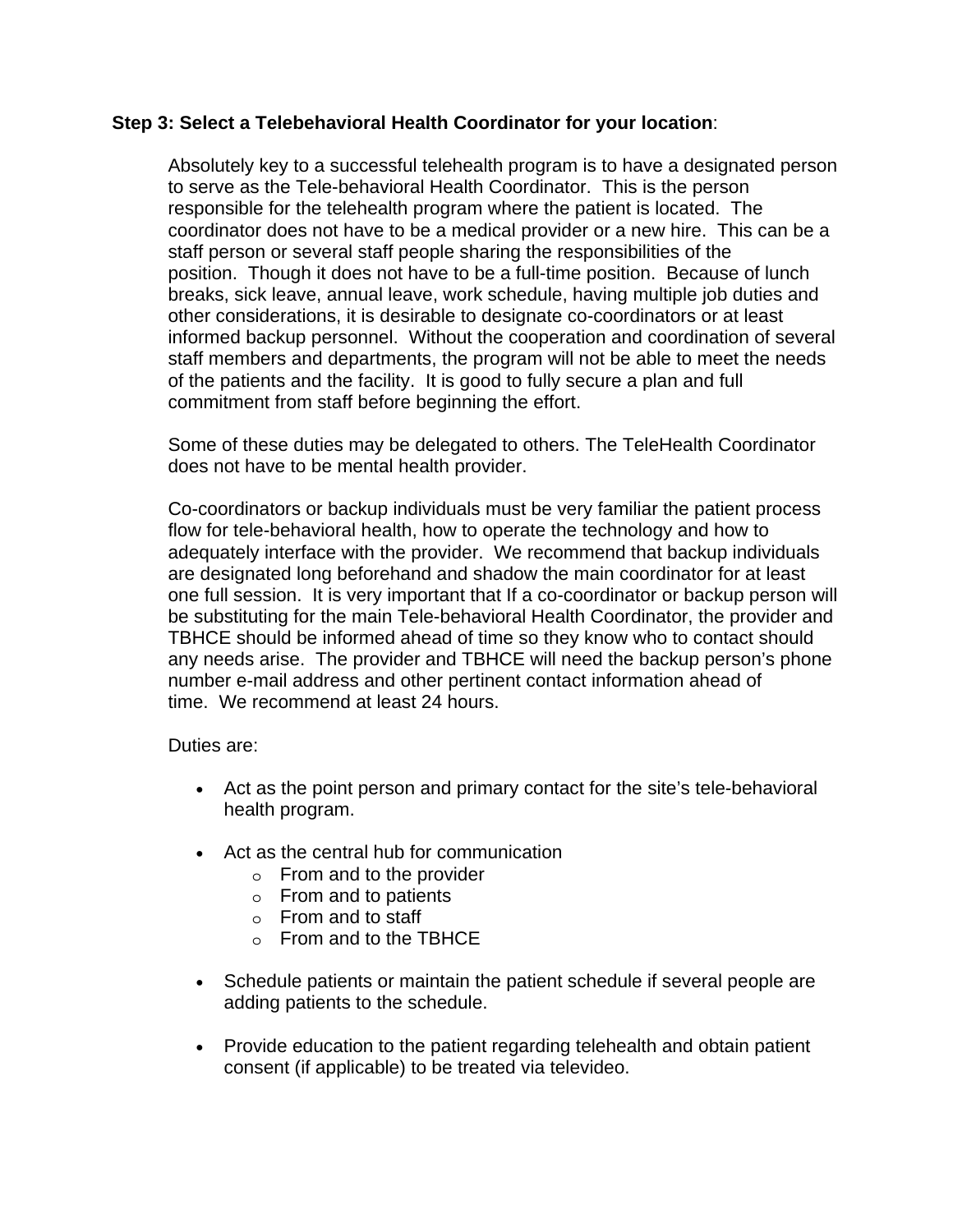- •Escort the patient into and out of each session, introduce patients to the provider and will carry out any additional requests or instructions that the provider has.
- •Ensure the confidentiality and privacy of the session.
- •While the clinic is running, be available to respond to questions or crises that could arise. These could be in the form of mails, phone calls and live video conferencing interact with the provider.
- •Communicate with the provider before and after each patient session.
- •Escort the patient into and out of the room
- $\bullet$ •Coordinate getting patient vitals
- •Coordinate patient check-in and follow up.
- •The Tele-behavioral Health Coordinator will also start the video conferencing equipment or software and will make the connection with the provider.
- $\bullet$ •He or she will communicate with IT about urgent and emergent technical needs to keep the live session running.
- $\bullet$ •Equipment training:
	- $\circ$  Also mentioned in the Technology section, specific video conferencing equipment/software and special knowledge of how to use it is required. Knowledge of the use of the technologies is key to successfully conducting a tele-behavioral health session. TBHCE can to provide training for staff and providers who be involved in the use of the tele-video equipment or software. Please contact Lyle Benally (lyle.benally@ihs.gov).

## Telebehavioral Health Coordinator (patient site)

| NAME:                   |  |  |
|-------------------------|--|--|
| EMAIL:                  |  |  |
| OFFICE:                 |  |  |
| <b>MOBILE:</b>          |  |  |
| <b>ALTERNATE PHONE:</b> |  |  |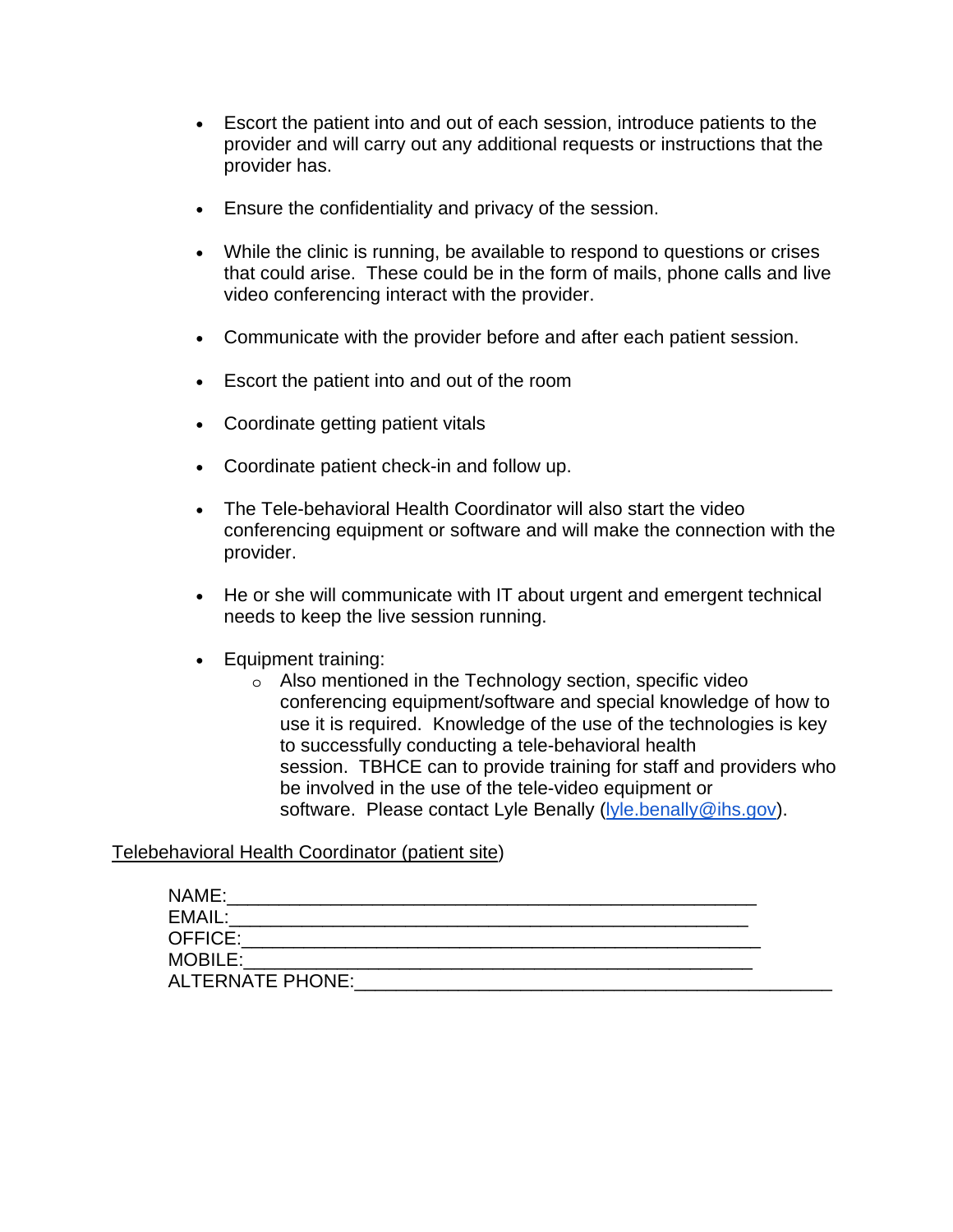## **Step 4: Assess your technology capacity:**

## **Equipment/Network/IT Staff/Electronic Health Record**

Have you assessed the type, capabilities and physical layout of your network? You will need the help of your Information Technology department to answer these questions.

- •Things you will need:
- •A live, hard-wired computer connection in the chosen room
- •A way to plug in a teleconferencing unit or a computer with a web camera
- •Things you'll need to know:
	- •Is your facility's network part of the IHS computer network?
	- •Do network devices acquire their address dynamically (DHCP)?
		- $\bullet$ If so, is there a way for the Information Technology representative to adjust network settings so that the televideo equipment always receives the same network/IP address? (**Note:** Set the network/IP address to a fixed or static address (i.e. the address of a computer or device does not change). **With stand-alone video conferencing units, but not necessarily the software, setting a static IP address will be essential in assuring the unit can receive video calls from the provider.**
	- Is the address private (i.e. beginning with 192.168.0. \_ or  $10.1.1$ )?
		- If so, as mentioned above, you may need to request that your Information Technology specialist to configure the main set of devices connected directly to the Internet for 'Port Forwarding' of the public address to the televideo equipment
- •What type of computer network do you have?
	- •Wired
	- •Wireless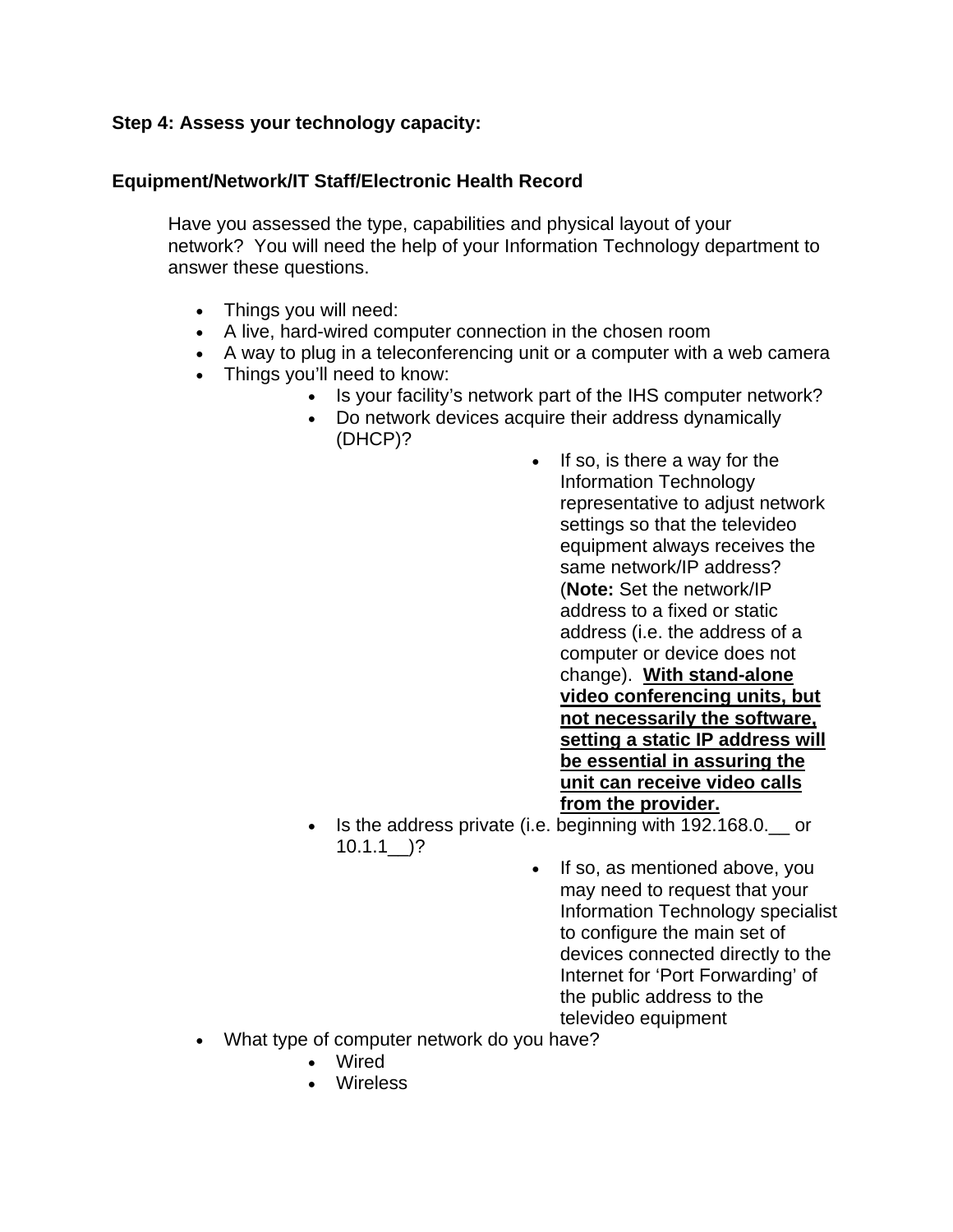- •A wireless network is unlikely to support the level of connectivity needed.
- •Have you requested a Network Assessment from the TBHCE (Lyle.Benally@ihs.gov)? \_\_\_
	- Network Assessment completed. \_\_\_\_\_\_\_\_\_\_\_\_
- •Now that all is set, what is the IP address for your televideo unit \_\_\_\_\_\_\_\_\_\_\_\_\_\_\_\_\_\_\_\_\_\_\_\_\_? (A member of IT can help you identify this address.
- •Is encryption set on the video conferencing unit? **HIPAA laws require that all sessions containing patient information or patient contacts must be encrypted.** If you are using a computer instead of a video conferencing unit and are using software provided by the TBHCE, encryption is automatic. (TBHCE can help with video conferencing unit encryption settings. Contact Lyle.Benally@ihs.gov)

You will need either:

- 1. A tele-video unit (Polycom, Tandberg, Cisco)
- 2. Dedicated computer with a web camera. TBHCE can provide you Polycom software to install on a computer that allows your facility to conduct secure and encrypted sessions with your provider.
- •Will the televideo equipment/dedicated computer be stored in the chosen consultation room permanently?
	- •Are there any security concerns with regard to the equipment?
		- If so, does the room lock?
		- •If so, will there be specific staff members responsible for securing the equipment in the room, such as locking the door when the room is not in use?
- •Will the televideo equipment be stored in a location other than the consultation room when it is not being used?
	- If so, is the storage location secure?
	- •If so will there be specific staff members responsible for securing the equipment in the room, such as locking/securing or safeguarding the equipment storage area when the room is not in use?
- •Will the Site Telehealth Coordinator be briefed on how to use the equipment? If not, TBHCE can provide training. Contact Lyle.Benally@ihs.gov.
	- •Will the site coordinator's backup or alternates also be educated on how to use the equipment?

Equipment setup

- •Televideo Unit Installed
- •Static IP set
- Firewall Port open -if non-IHS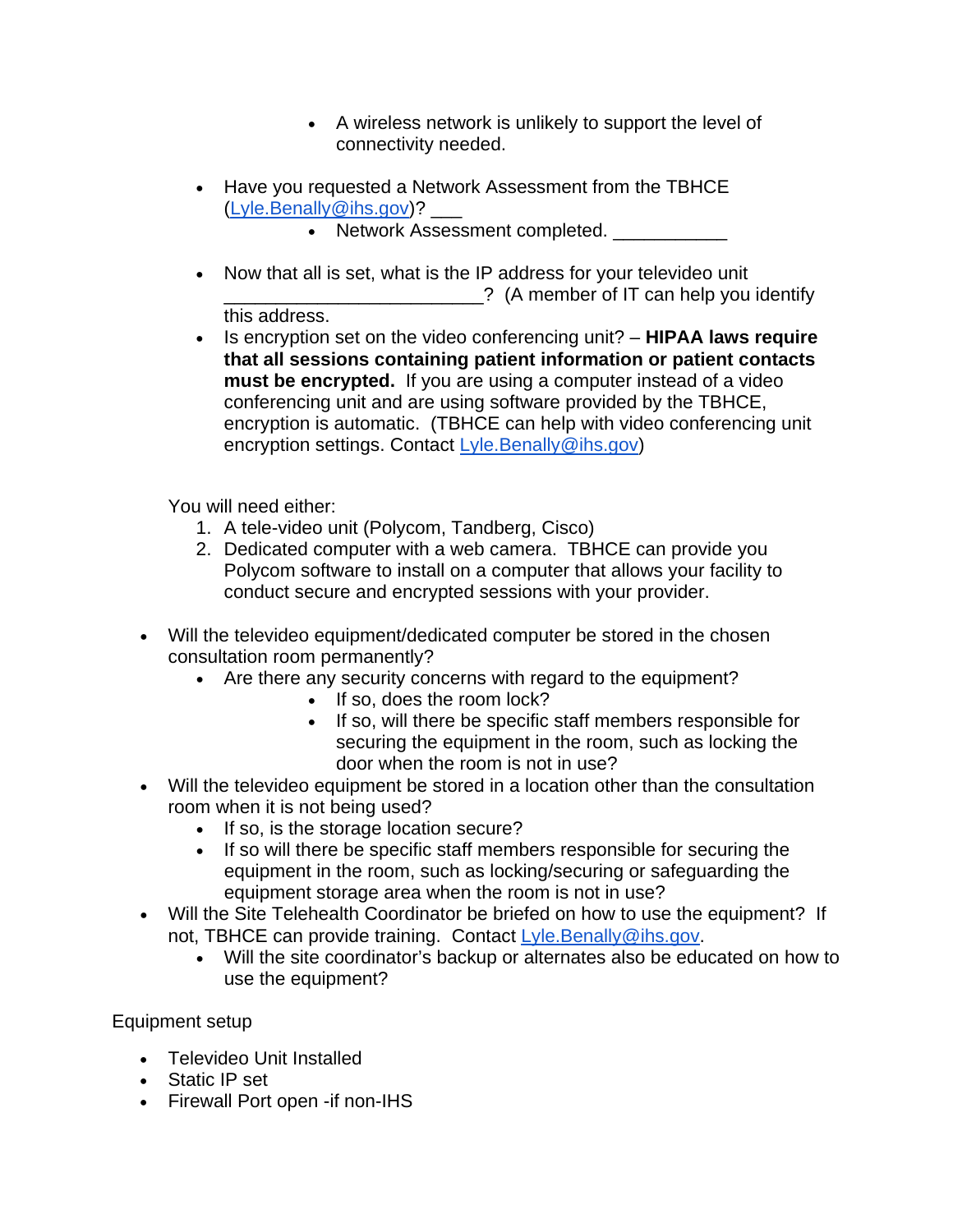- •Encryption enabled on all units
- •Unit and its remotes (or software) tested with TBHCE
- •Appropriate personnel are trained on how to use equipment/software

## **IT Staff:**

**Local IT staff will play a critical role in setting up tele-behavioral health in the beginning and also running telehealth services each day. Immediate responses from IT are critical to the telebehavioral health effort, because it involves live patient care. Live behavioral health patients could be in crisis or in delicate states that require immediate attention from the provider and staff. Therefore, technical issues must be addressed absolutely immediately. There can be no delay. IT staff should be on call and ready to help troubleshoot video connection and Electronic Health Record issues without hesitation. Without the full buy-in and full cooperation of IT, the telebehavioral health effort will not succeed.** 

- Is there a staff person or office on-site who handles Information Technology issues?
	- •If so, is there a way to get immediate guidance from the off-site technical assistance provider if needed?
	- If not, is there a way to get guidance from the off-site technical assistance provider on the setup and installation of the equipment, if needed?
	- Is there a technically versed person on staff or an Information Technology support person on staff who might help troubleshoot immediate and emergent problems with the connection to the equipment?
	- Is there a technically versed person on staff who can help troubleshoot a remote connection to the Electronic Health Record at your facility?
	- If this is an IHS facility or an IHS contracting facility, do you have a Clinical Applications Coordinator (CAC) on staff who can answer questions the provider may have about working specific aspects of the Electronic Health Record (EHR)?

# •**Electronic Health Record**

- $\bullet$ •KEY ISSUE: Your site must grant access to the local Electronic Health Record (if applicable) before the telehealth provider can see patients. If your site uses IHS resources, the provider will already have D1 and VPN access.
- •The ITAC request for the provider to access your site's electronic health record (EHR) will be sent from TBHCE. The next action is for your IT Site Manager to look over and approve the request.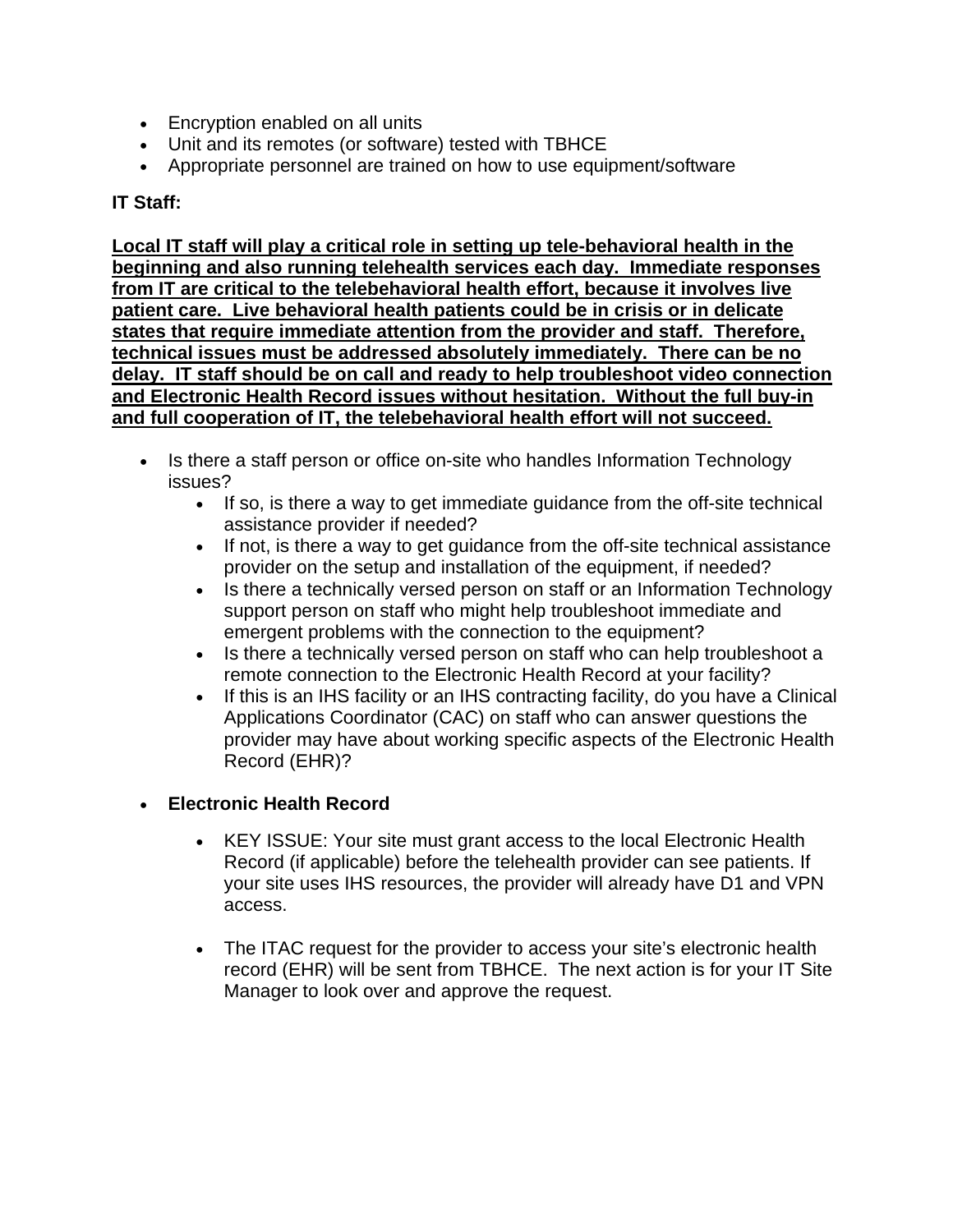# Technical Support contact information:

| <b>CRIMADY</b> | <b>CONDARY</b> |
|----------------|----------------|
|                |                |

| Name:   | Name:   |
|---------|---------|
| Email:  | Email:  |
| Mobile: | Mobile: |
| Office: | Office: |
| IM:     | IM:     |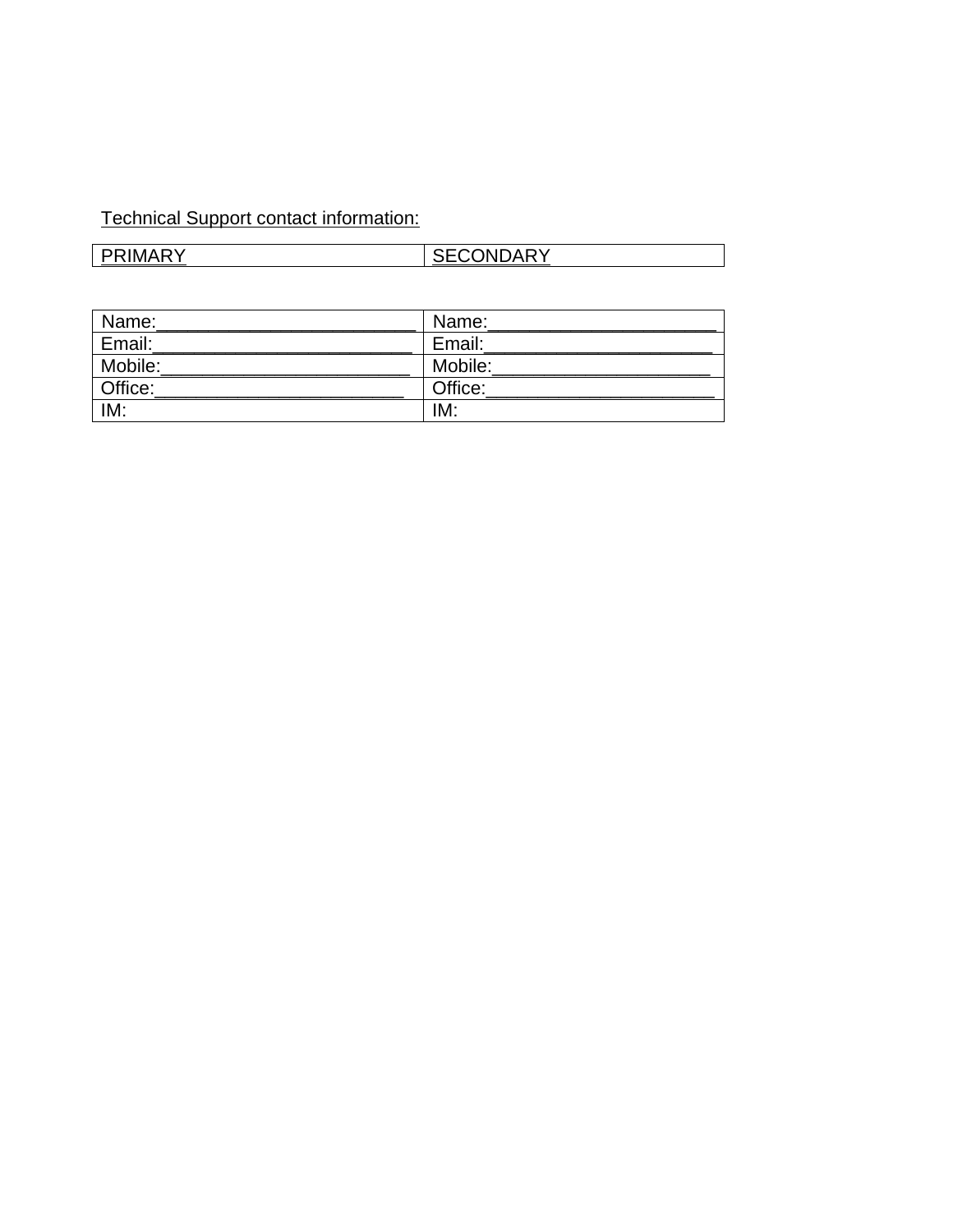## **Step 5: Setting up the provider:**

## **Human Resources**

Depending on the rules and regulations at your location,there may be some human resources factors involved in setting up the provider, such as fingerprinting and a background check. For IHS locations, all this has already been done for the provider. He or she will be cleared to work within IHS.

## **Credentialing & Privileging**

Similar to any other provider, telehealth providers will need to be credentialed and privileged to work at your location. This can be lengthy process, so it is highly recommended to start the credentialing process as early as possible.

Has the credentialing packet been received? Has the packet been presented to the privileging body?  $\_\_$ 

| <b>CREDENTIALING STAFF CONTACT:</b> |
|-------------------------------------|
| NAME:                               |
| EMAIL:                              |
| OFFICE:                             |
| <b>MOBILE:</b>                      |

Medical & Behavioral Health Staff – It is important to inform the medical and behavioral health staff that a new provider(s) will be delivering services via televideo. The on-site, local providers will be seeing notes and prescriptions from the telehealth provider(s). They are likely to have questions and concerns about telehealth.

KEY ISSUE: Involving Medical and Behavioral Health staff early by addressing the questions and concerns often facilitates a smooth deployment of services.

KEY ISSUE: Immunization status is often a roadblock during the credentialing process. The provider will never be at the facility and will never be in physical contact with patients. All of our 25+ delivery sites have waived this requirement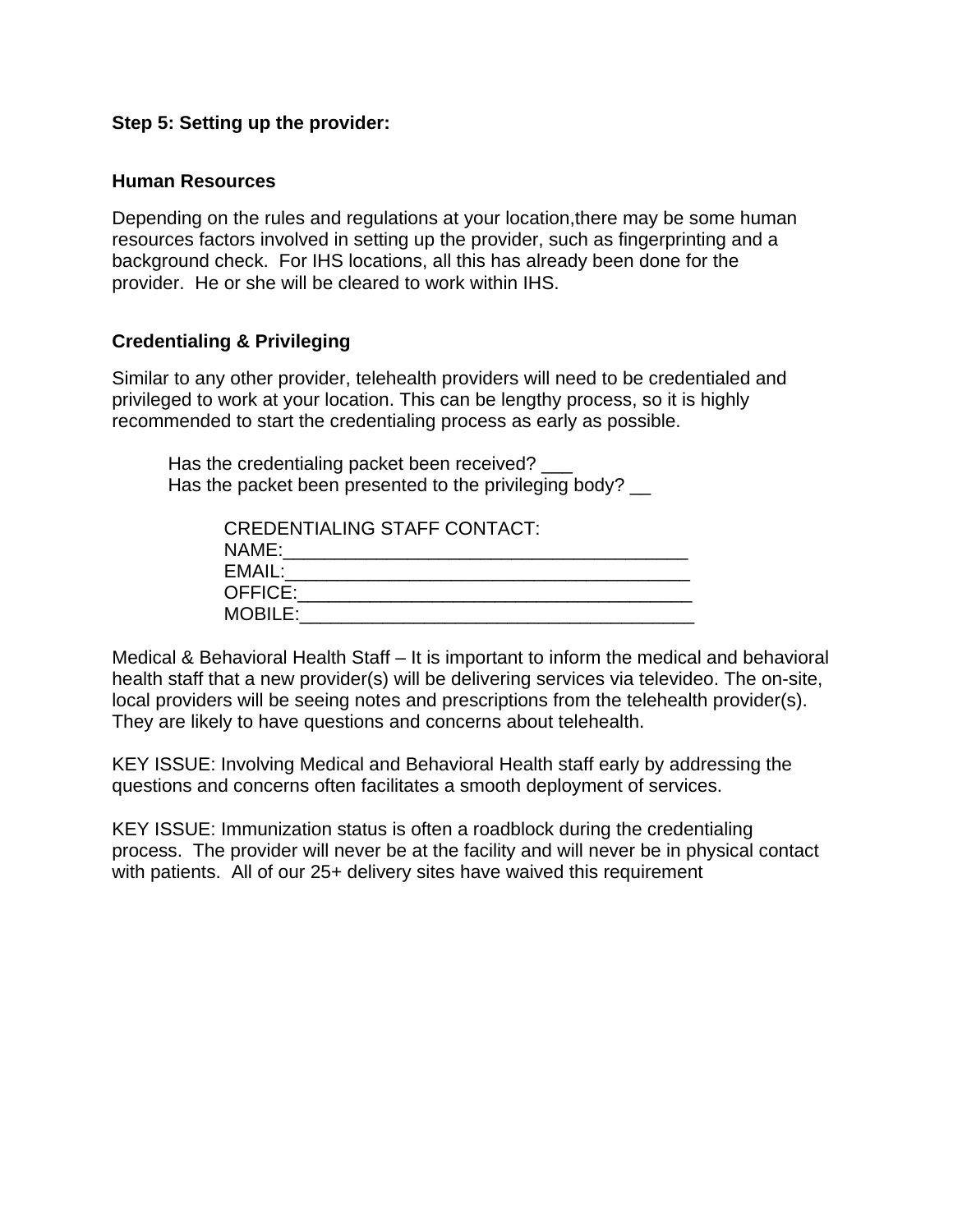## **Step 6: Pharmacy considerations**

## **Prescribing**

It is critical clearly work out how the prescription of controlled substances will work. This is usually ironed out during the meet-and-greet mentioned in Step 8 where the site personnel and provider meet over video to meet for the first time and to discuss how this will work

## **Pharmacy staff and contact**

Pharmacy staff often play a key role in telehealth. Staff may be concerned about filling prescriptions by a provider that they have not met, so address questions and concerns of the pharmacy staff early on. If necessary, have you consulted your medical staff to appoint someone to authorize prescriptions based on consultation with the provider?

KEY ISSUE: Some medications require a "wet signature," which cannot be done electronically. Has this issue been discussed and resolved? \_\_\_

*(The TBHCE can provide proven solutions to this problem.)* 

| <b>PHARMACY STAFF CONTACT:</b> |
|--------------------------------|
| NAME:                          |
| EMAIL:                         |
| OFFICE:                        |
| <b>MOBILE:</b>                 |

## **Formulary**

Formularies vary widely, so providers need orientation on your location's formulary. A copy of your location's formulary should be sent to the prescribing provider for review. Contact information for your pharmacy coordinator would be good to include. After review, the provider may request that certain medications be added. Please be aware that these are often controlled substances but are crucial to successful treatment of some psychiatric conditions. An example would be stimulant medications to treat ADHD in children and adolescents. Other examples might be benzodiazepines for treatment of various psychiatric conditions such as anxiety.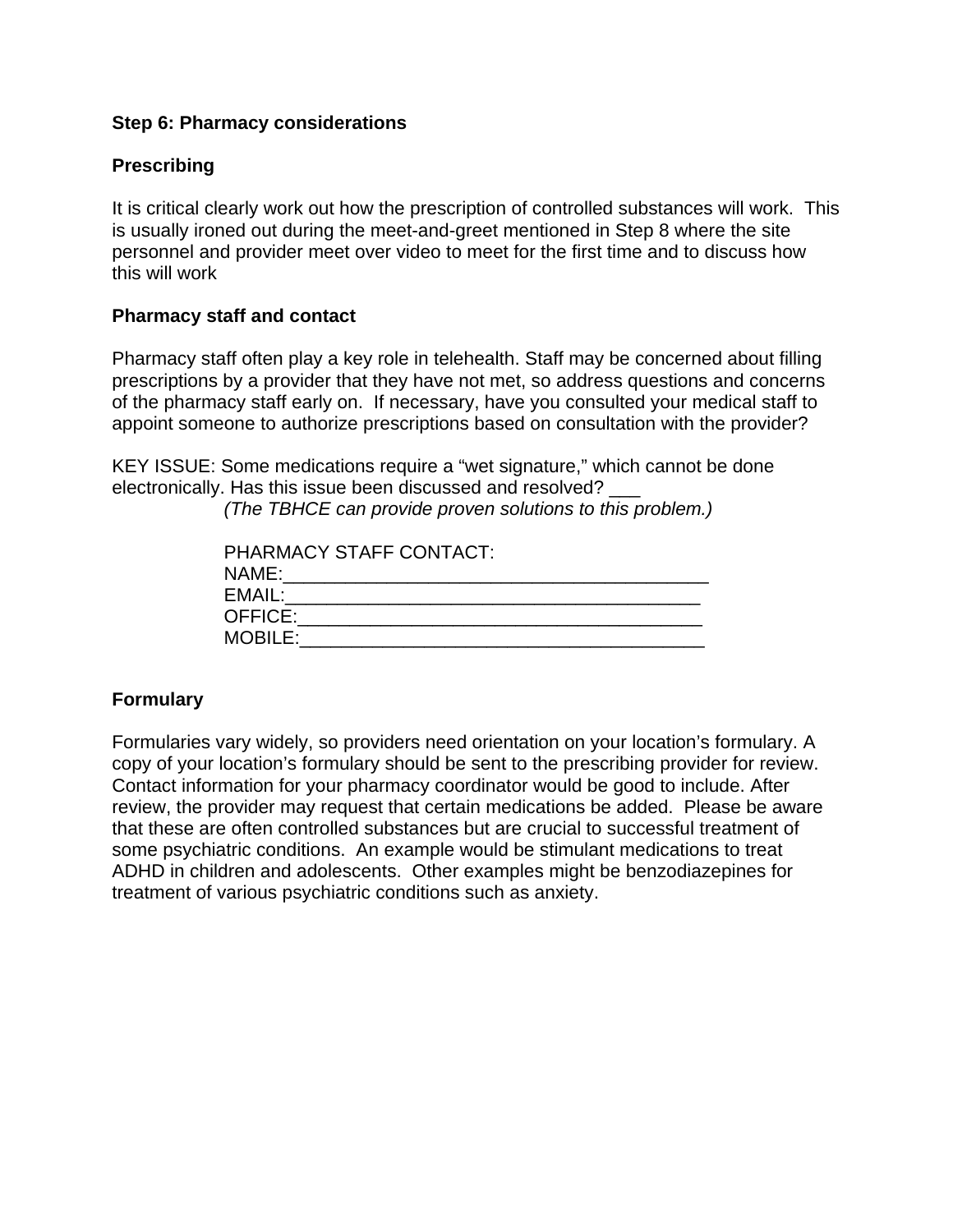## **Step 7: Adjust Emergency Procedures**

Because the idea is to integrate the tele-behavioral health modality into your facility's overall operation, that also means integrating tele-behavioral health into your emergency plan. Your location's Safety Officer will be instrumental in adjusting policy to include this modality. The Tele-behavioral Health Coordinator for your location will serve as the critical link in getting patients and the provider help, information and resources in the event of an emergency.

What is the site plan if the equipment or connection fails? Generally, shifting to a phone session is a good short-term plan. Keep in mind that the telephone is not encrypted and may not be used for patient consultation. Having the phone as backup allows the patient and provider to make plans to resume after the problem is momentarily resolved or they may need reschedule the consultation.

In case of emergency, what telephone number(s) should the provider or other individuals call if the client/patient needs immediate assistance or intervention?

| Facility emergency contact number: _             |
|--------------------------------------------------|
| Tele-behavioral Health Coordinator (site) number |
| Provider contact number                          |
| Police contact number (if not 911)               |
| <b>Facility Administrator number</b>             |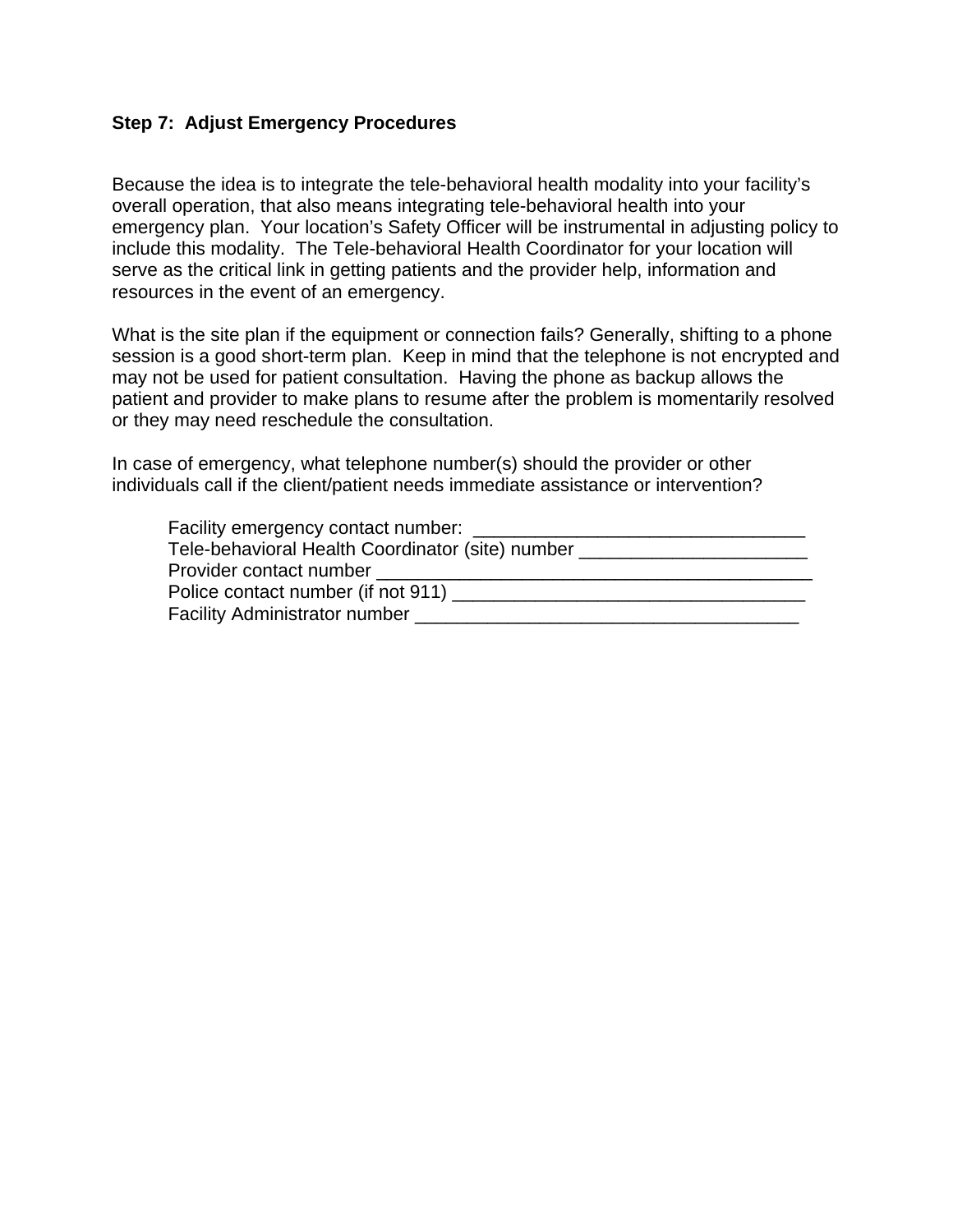## **Step 8: Action!**

## **Meet-and-greet**

It is highly advisable to have a meet-and-greet over video where everyone at the patient site will get a chance to meet the provider and coordinators in Albuquerque. This generally works very well. Sometimes staff might have some hesitancy regarding the feasibility and/or efficacy of telebehavioral health (but feasibility and efficacy are actually well established in medical studies and literature). Seeing how this televideo meeting works and getting a feel for the humanity of the provider on the other end often alleviates such hesitancy. The provider and staff can discuss generalities, styles, nutsand-bolts of the operation and also importantly discuss prescribing controlled substances (also mentioned in step 6)

## **Testing and mock clinic**

It is very important to conduct short tests over about 1 week's span to see if the provider, now having Electronic Health Record access and good video conferencing connectivity. Testing also provides some practice for delivery site personnel to work the equipment and to get a feel for how the sessions will work.

Near the end of the testing period, before Launch Day, it is highly advisable to conduct a mock clinic wherein the provider and your location's Telebehavioral Health Coordinator will conduct a live test as if they were operating a clinical session. To make arrangements for the testing phase, please contact lyle.benally@ihs.gov. To arrange for the mock clinic, please contact lyle.benally@ihs.gov and also daniel.cook@ihs.gov.

## **Launch Day**

Launch Day is the day we first go live with patients. The delivery site's Telebehavioral Health Coordinator or coordinators should be present for the whole session to understand how the regularly scheduled sessions will work. Like every telebehavioral health session, IT should be on call and ready to help at a moment's notice.

Launch Day almost always involves a few minor technical challenges to overcome. This normal and is to be expected on Launch Day. All involved should treat these challenges as expected and merely temporary. It is advisable to schedule only 1 or 2 patients on launch day, so that issues can be worked out. On Launch Day, we make an exception to the billing rule as laid out on the section on Quarterly Invoicing. Rather than the standard practice of billing for the full block of time carved out for the provider to hold clinic, TBHCE will only charge for the time the provider sees patients on Launch Day.